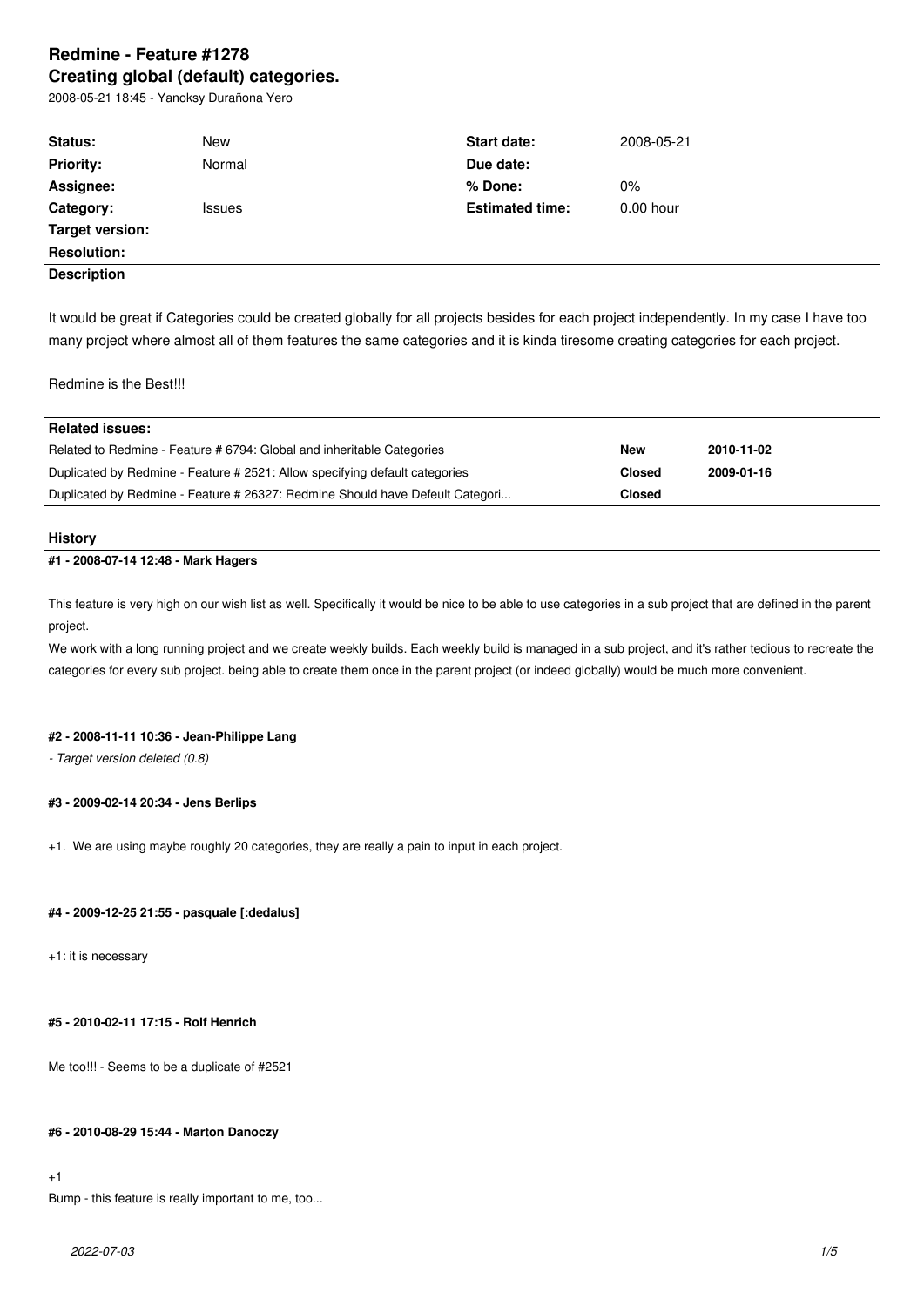# **#7 - 2010-10-03 19:30 - David Raison**

+1

## **#8 - 2010-10-17 01:55 - Mischa The Evil**

*- Subject changed from Creating global categories. to Creating global (default) categories.*

*- Category set to Issues*

### **#9 - 2010-10-22 10:45 - Anonymous**

+1

Does this already have a target version?

# **#10 - 2011-03-16 15:47 - Pedro Almeida**

 $+1$ 

# **#11 - 2011-07-29 17:12 - Roman Yeryomin**

 $+100$  for this

### **#12 - 2012-01-05 22:42 - Nick Nguyen**

+1

This would save so much time! we have new projects entered weekly. Updating the categories when they are the same for each project is very time consuming.

### **#13 - 2012-01-06 08:06 - Sridhar P**

I would like to work on this. Is it okay to use the existing issue\_categories table with project\_id set to 0 for the global categories? Or is there a better approach?

### **#14 - 2012-05-06 13:49 - Dani Leni**

+1

Really frustrating to write same issues all over again for different projects.

# **#15 - 2012-07-04 09:32 - Anatol Bollinger**

 $+1$ 

# **#16 - 2012-08-14 09:18 - Anonymous**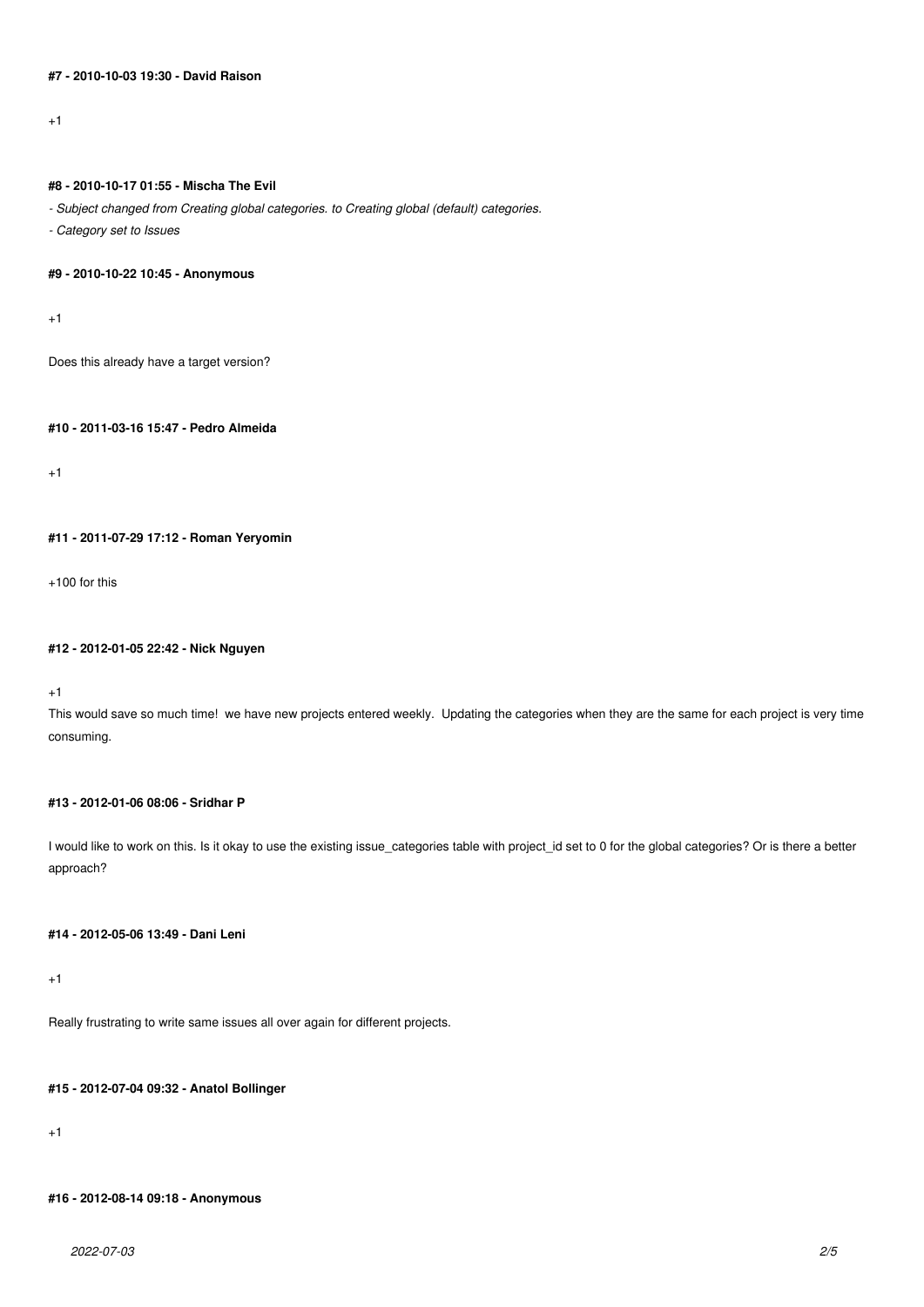#### **#17 - 2012-08-20 11:18 - Youngseon Kim**

+1 Bump!!

I wish this feature.

#### **#18 - 2012-10-17 17:41 - Luc Luc**

 $+1$ 

### **#19 - 2012-10-30 00:33 - Artur M**

Me too!

#### **#20 - 2013-02-19 20:18 - Benjamin Jeanjean**

+1 ! Would be so helpful !

# **#21 - 2013-05-09 03:12 - Dan Mick**

Honestly I was confused and shocked to find that the default was not "superprojects can filter on all subprojects' categories"; I don't even understand a data model where that's not obviously true. Please consider this; the usage as it stands is just weird for subprojects (the category appears in issue lists but cannot be used as a search filter....guh..?...)

# **#22 - 2013-11-16 12:27 - Robin Lutz**

I was so happy when I found the issue categories. They are perfect to mark issues for meetings. But today, when I tried to filter for my categories, I had to find out, that you cannot filter over several projects. I guess my understanding of using issue categories are totally different from the programmer's.

The filter should search for the tag *name* in subprojects and not the tag id. With this method, you could make global categories by adding the same category to every project.

Dan Mick, I feel with you.

+1

### **#23 - 2014-01-29 14:30 - Miodrag Milic**

+1

### **#24 - 2015-06-02 14:38 - André Bachmann**

As a workaround, you can use a script in your favorite scripting language which creates the issue categories as requested using the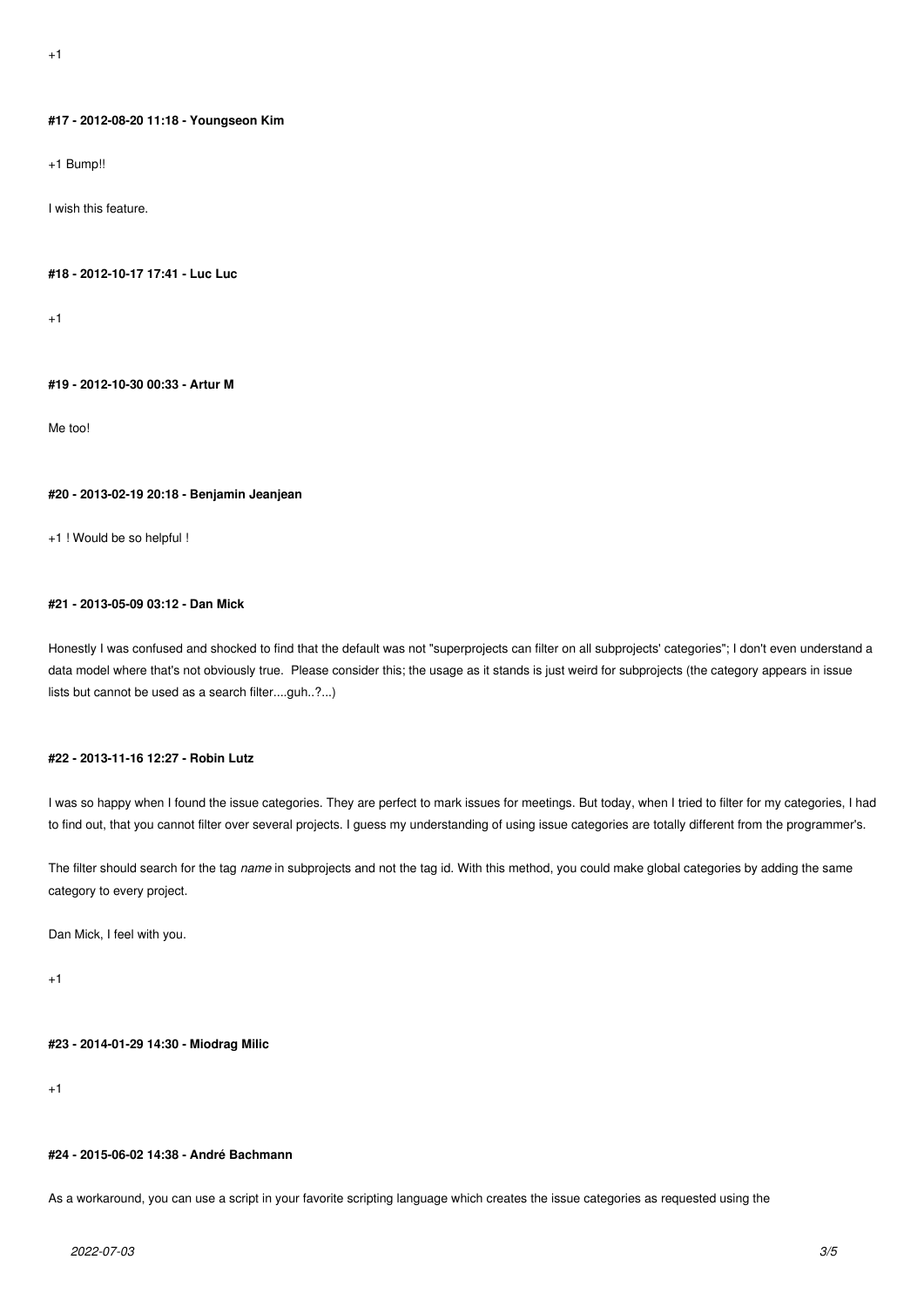# **#25 - 2016-02-18 15:30 - Frank Paaske**

I completely agree, this would be a great feature!

+1

### **#26 - 2016-02-22 13:31 - Vlad Vor**

+1

### **#27 - 2017-07-03 17:39 - Mischa The Evil**

*- Related to Feature #6794: Global and inheritable Categories added*

### **#28 - 2017-07-03 17:39 - Mischa The Evil**

*- Duplicated by Feature #26327: Redmine Should have Defeult Categories for Project trackers. See description. added*

### **#29 - 2018-01-12 09:11 - Alessandro Zucchi**

+1

# **#30 - 2018-02-12 14:37 - Tomasz Janicki**

*- File Custom-Global.jpg added*

#### Today's finding.

For those who need to report time (or simply filter) using a global ID (aka. Global Category), please use Custom Fields, either on Issues or Project and they have be of List type. As attached.

If used on issues then "Projects -> For all projects" needs to be selected !

List can only be maintained by the Admin though

Custom-Global.jpg

It is related to this discussion

http://www.redmine.org/boards/1/topics/2040

# With Regards

[TJ](http://www.redmine.org/boards/1/topics/2040)

### **#31 - 2018-10-04 17:42 - Christophe Portier**

Thanks for the tips TJ.

However this workaround does not allow automatic assignment of tickets depending of the category.